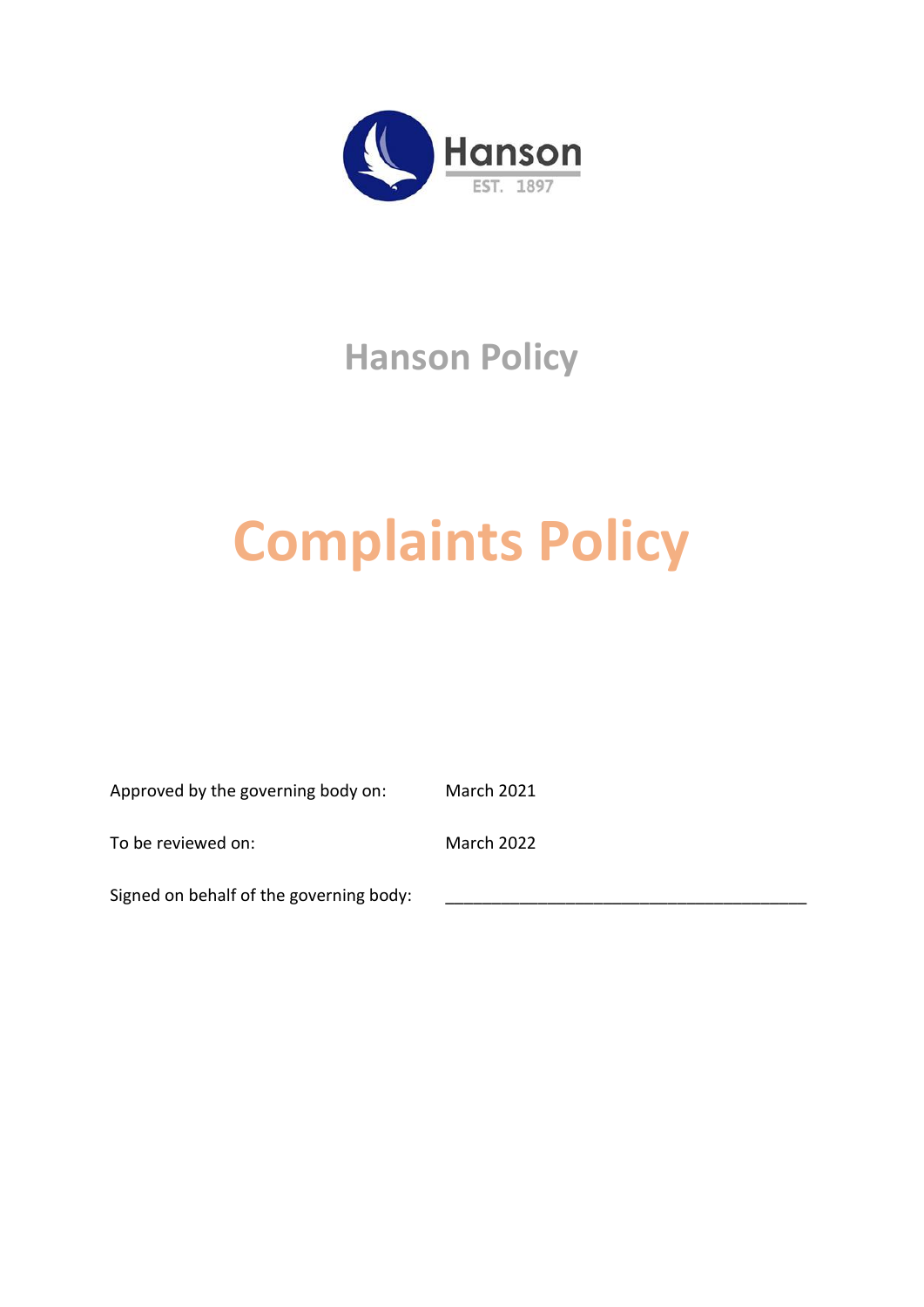

# Policy Statement

The majority of issues raised by parents, the community or pupils, are concerns rather than complaints. Hanson School is committed to taking concerns seriously, at the earliest stage, in the hope of keeping the number of formal complaints to a minimum and without needing formal procedures. However, depending on the nature of the complaint, you may wish or be asked to follow the school's formal complaints procedure.

For the school to be able to investigate a complaint, it needs to be made within one year of the incident occurring. If a complaint is older than a year it will not be investigated. The prime aim of Hanson School's policy is to resolve the complaint as fairly and speedily as possible. Formal complaints will be dealt with in a sensitive, impartial and confidential manner. Malicious complaints may incur appropriate action by the school.

# General Complaints Procedure

A problem or concern should be raised promptly with the form tutor or member of staff responsible for the area or action you are concerned about. If your concern is more serious you may prefer to make an appointment to discuss it with the Head Teacher/Deputy Head/Head of Year.

All staff will make every effort to resolve your problem promptly at this informal stage. Most concerns and potential complaints can best be resolved through informal discussion with the Head Teacher or member of the Leadership team or relevant member of staff.

The Hanson School Policy has four main stages and the following details outline the stages that can be used to resolve complaints. In summary they are as follows:

- **Stage 1**  A concern is raised informally with a staff member.
- **Stage 2**  Formal complaint is heard by the complaints co-ordinator or nominated member of Senior Leadership Team.
- **Stage 3**  Complaint is heard by Head Teacher.
- **Stage 4**  Complaint is heard by Governing Body's Complaints Appeal Panel.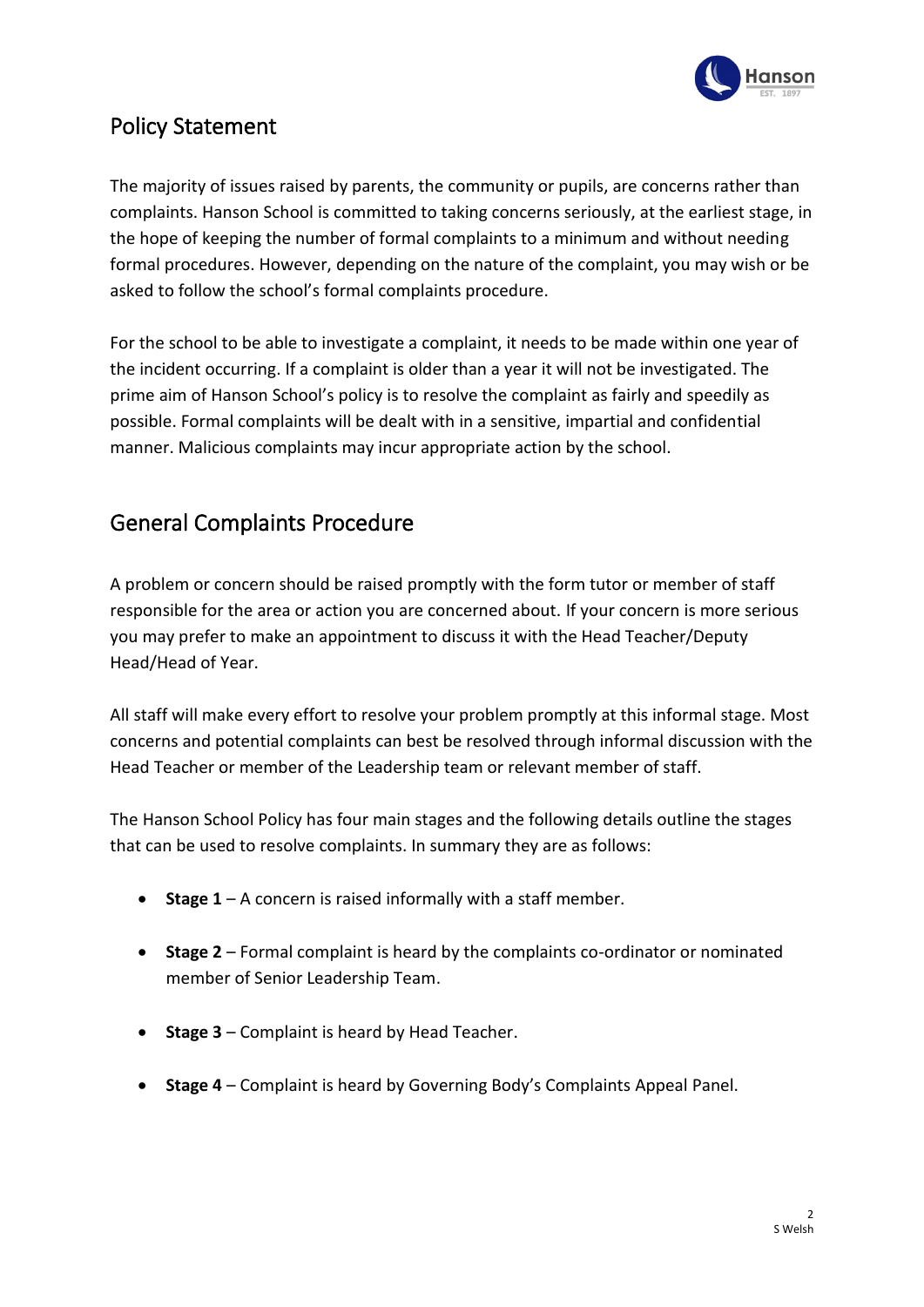

#### **Stage 1 – Raising a concern**

- a) Concerns can be raised with the school at any time and will often generate an immediate response, which will resolve the concern.
- b) The school requests that parents make their first contact via the student's Form Tutor or Head of Year. Concerns that may require investigation, or discussion with others, will receive an informal but informed response within 2 working days. However, if you are dissatisfied with the response of the member of staff then you may wish to put your concerns in writing as a complaint. You should make it clear if you wish the matter to be dealt with as a complaint.
- c) The Complaints Co-ordinator or nominated Senior Leader will investigate the complaint and provide a written response. This will normally be within 10 school days of your letter, but you will be kept informed if, for example, more time is needed to complete the investigation. If your original concern was about an action by the Head Teacher personally, and you have already discussed it at the informal stage, then you should put your complaint in writing to the Chair of the Governing Body.

#### **Stage 2 – Complaint heard by Complaints Co-ordinator or nominated Senior Leader (case manager)**

- a) Formal complaints shall be put in writing (see appendix B 4.1) and addressed to your child's Head of Year. The complaint will be logged, including the date it was received and presented to the Complaints Co-ordinator or nominated Senior Leader (case manager) by the Head Teacher (see Appendix B 5.1). The school will normally acknowledge receipt of the complaint within 2 school working days of receiving it; following which a further response will be made to report on the action the school has taken to resolve the issue.
- b) Alternatively, a meeting may be convened to discuss the issue within 10 school working days. The aim will be to resolve the matter as quickly as possible; however, if you are not satisfied with the result at Stage 2 please write to the Head Teacher within 10 school working days of getting our response. You will need to tell the Head Teacher why you are still not satisfied and what you would like the school to do. You should make it clear if you still wish the matter to be dealt with as a complaint.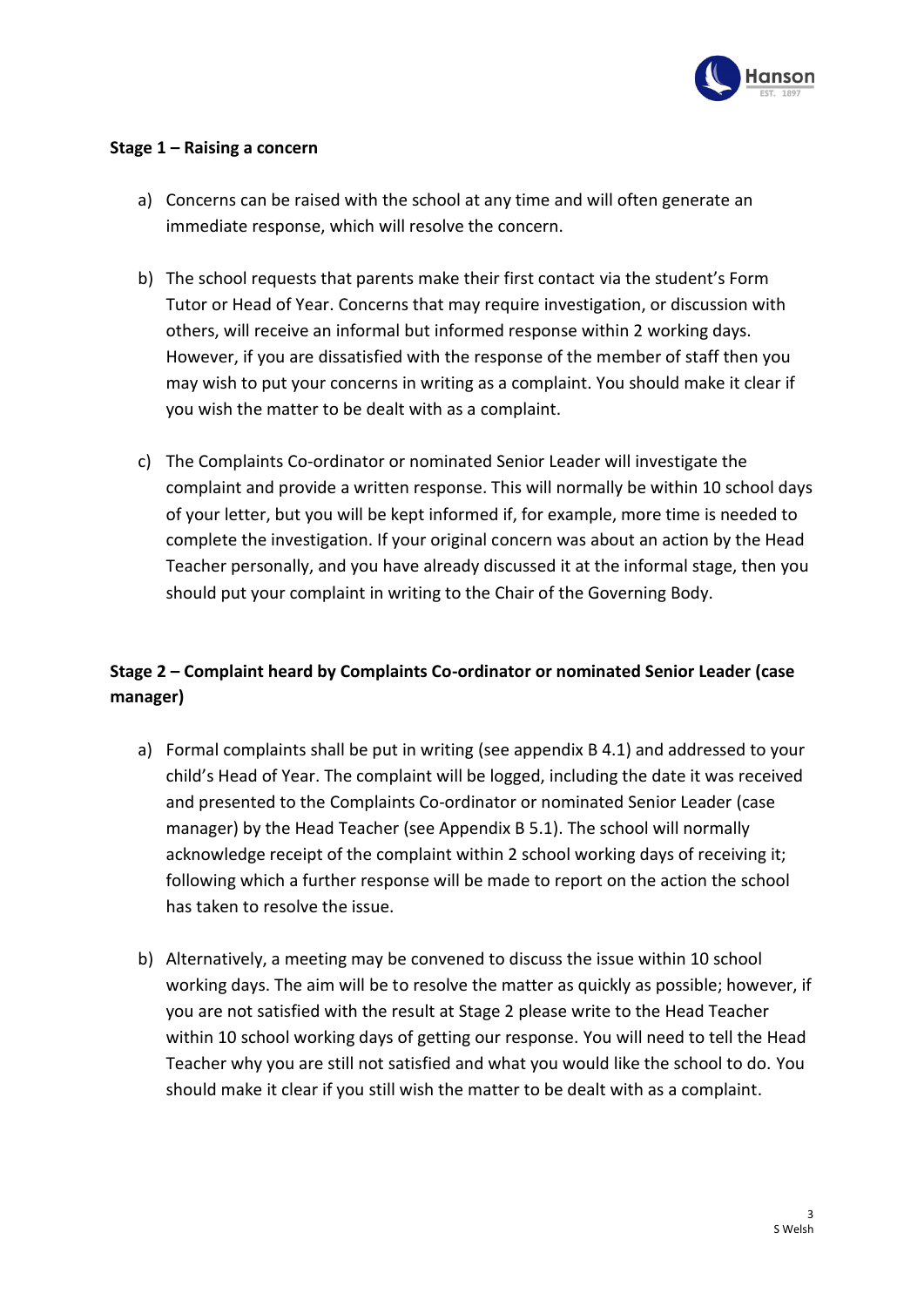

#### **Stage 3 – Complaint heard by Head Teacher**

- a) If you are dissatisfied with the response of the Complaints Co-ordinator or nominated Senior Leader, at Stage 2 then you may request that the Head Teacher arrange a further investigation.
- b) Following the investigation, the Head Teacher will normally give a written response within 10 school working days. Alternatively, a meeting may be convened to discuss the issue within 10 school working days. If you are dissatisfied with the result at Stage 3, you will need to let the school know within 10 school working days of the date of the written response. You should make it clear if you still wish the matter to be dealt with as a complaint.

#### **Stage 4 – Complaint heard by the Governing Body's Complaints Appeal Panel**

- a) If the matter has still not been resolved at Stage 3, then you will need to write to the Chair of Governors giving details of the complaint. Please address your letter to the Chair of Governors via Hanson School.
- b) The Chair will investigate your complaint and, in most cases, seek to resolve the matter through discussion with yourself and the Head Teacher. At the end of this stage the Chair will provide you with a written response. This will normally be within 10 school days, but you will be kept informed if more time is needed.
- c) If you are not satisfied with the Chair's response at the end of stage 4, the complaint can be referred to the Governing Body by writing to the Clerk to the Governing Body. The Chair or a nominated Governor will convene a complaints appeal panel to investigate your complaint. The hearing will normally take place within 15 school working days of the receipt of the written request for a Stage 4 investigation.
- d) You may be invited to speak to the panel at a meeting and be accompanied by a friend or representative. The aim of the Appeal panel hearing is to impartially resolve the complaint and to achieve reconciliation between the school and the complainant. All parties will be notified of the Panel's decision in writing within 10 working days after the date of the hearing (see Appendix B). The letter will also contain what you need to do if you wish to take the matter further.

In cases where the matter concerns the conduct of the Head Teacher. The Chair of Governors will arrange for the matter to be investigated. In cases where the matter concerns the conduct of a member of the Governing Body the member will be informed of the complaint.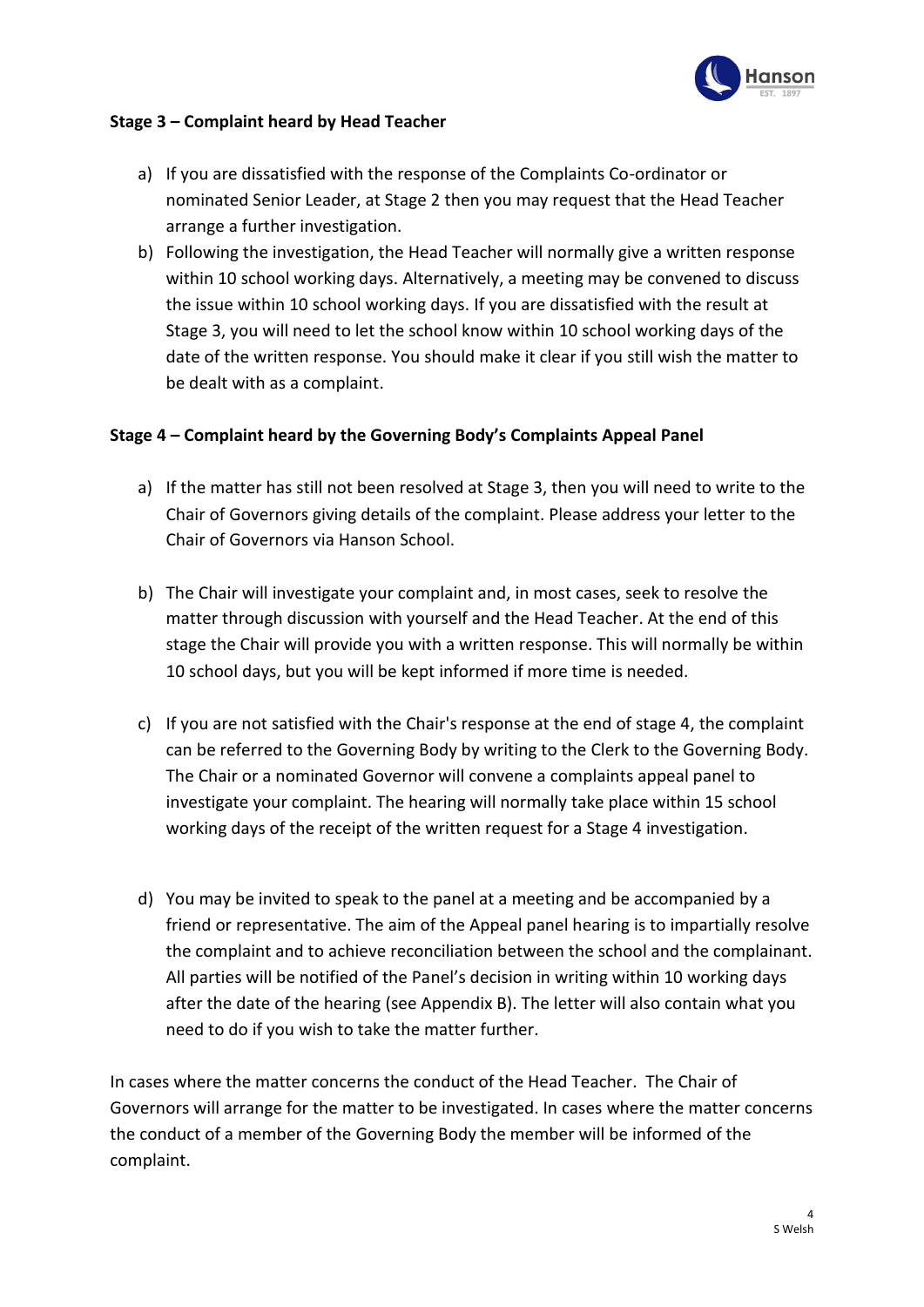

#### **School Curriculum Complaints**

In general these are dealt with in a similar way to other complaints, however, there are some specific differences:

- The complaint may be investigated by Curriculum Leader or nominated Senior Leader.
- You might also complain to the LA.
- The Governing body will inform both the complainant and the LA of the outcome of its investigation.
- In general, internal school matters are the responsibility of the school governing body. However, you may have a complaint which relates to something which is the Local Authority's responsibility.

The LA will provide advice to parents and schools on best practice procedures for dealing with complaints. The LA will, where appropriate, check to make sure that the complaint has been reasonably dealt with. Where required, LA officers may play a role in helping schools to investigate and resolve particular complaints.

#### **School admissions and exclusions**

Separate complaint and appeal procedures exist for these matters, and appropriate information is available on request from the school.

#### **Special needs**

There is a separate appeal procedure for these matters, and appropriate information is available on request from the school.

#### **Complaints against school staff**

If your complaint amounts to, or includes, an allegation against a member of staff, this may need to be considered under the school's disciplinary procedure for employees, rather than the complaint procedure. You will be advised if these procedures are to be used in dealing with your complaint.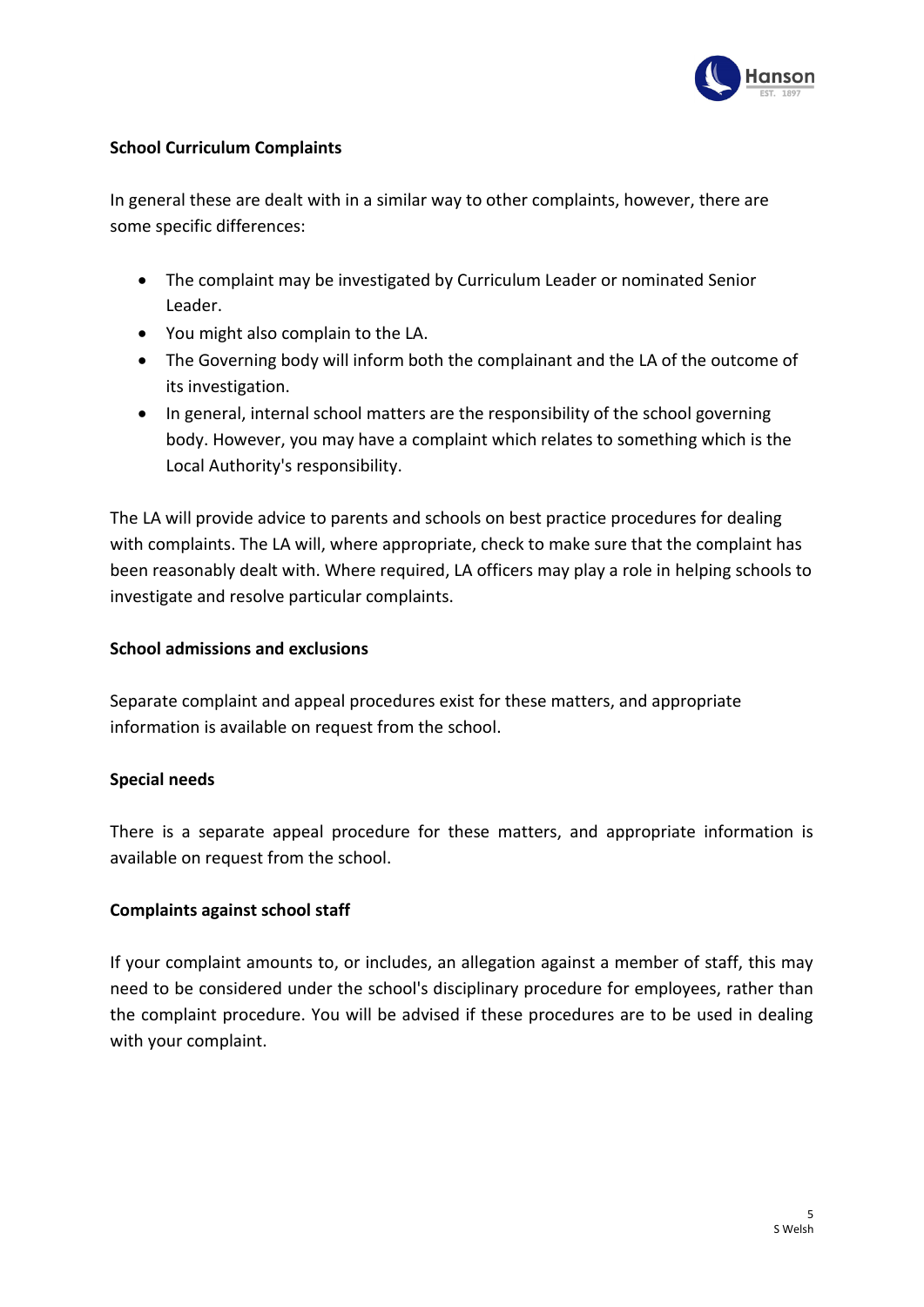

# **Appendix A:**

## 1. **Terms used in the procedure**

**1.1** Throughout the document the person making the complaint may be termed the "complainant". The term "Governing Body" also refers to any Interim Executive Board which may be in place at a school.

# **2. Definitions of bullying, harassment and discrimination**

#### **2.1** Bullying is:

*"Offensive, intimidating, malicious or insulting behaviour, an abuse or misuse of power through means intended to undermine, humiliate, denigrate or injure the recipient".*

#### **2.2** Harassment is:

*"Unwanted behaviour or conduct that threatens or torments somebody, especially persistently and may be persistent or an isolated incident. The key is that the actions or comments are viewed as demeaning and unacceptable to the recipient".*

#### **2.3** Discrimination may be characterised as:

*Any less favourable treatment or victimisation of someone relating to*

- *Gender*
- *Race*
- *Disability*
- *Sexual orientation*
- *Trans-gender Status*
- *Religion or belief*
- *Age*

# **3. Responsibilities under this procedure**

It is the responsibility of the school's management to:

- Make all members of staff aware of the policy and ensure their compliance
- Deal with all issues in a timely, serious and sensitive manner
- Maintain confidentiality when dealing with cases and ensure that a written record is kept of all informal and formal meetings and discussions
- Make every effort to resolve complaints informally by discussion
- In considering evidence relating to a complaint the Head Teacher or Senior Leader will apply the "balance of probabilities" standard proof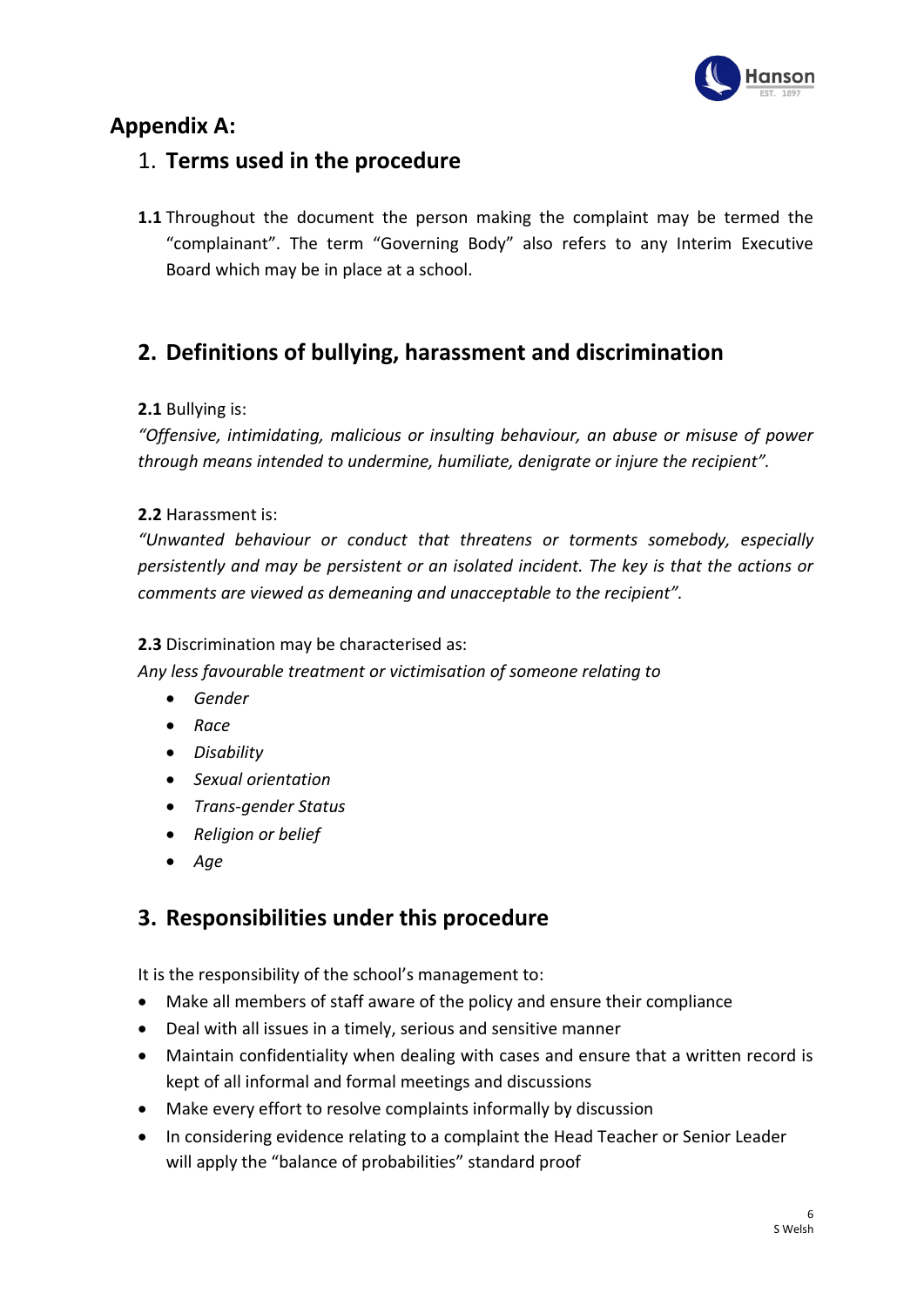

# **Appendix B**

# **4. Making a complaint in writing**

**4.1** The letter of complaint (or email) should carefully describe the complaint, giving a detailed account of what is alleged to have occurred, who was involved, detail any witnesses and state when the event/s happened. The complainant should also state what outcome they are seeking from their complaint.

# **5. Complaints Co-ordinator or nominated Senior Leader**

**5.1** The Head Teacher will appoint a Complaints Co-ordinator or nominate a Senior Leader (case manager) to handle the complaint. Care should be taken that the person who is to investigate has no direct interest in the outcome of the case and is not a witness to any of the events complained of.

The case manager's role is to:

- Acknowledge the complaint in writing
- Manage the case in accordance with policy requirements
- Offer mediation and arrange this, if required
- Undertake an investigation, or commission another appropriate person to undertake this role (for further advice please contact your Human Resources Business Partner)
- Present the findings of the investigation to the Head teacher or Chair of Governors if appropriate
- Present the management case at any hearing, or commission another appropriate person to undertake this role (for further advice please contact your Human Resources Business Partner)

Where the complaint is against the Head teacher the Chair of Governors will arrange for the Clerk to Governors to convene a Governing Body meeting to nominate a Governor/s to investigate. Alternatively, the school may decide to employ an external investigating officer.

# **6. The Investigation**

**6.1** The case manager will establish the basic facts of the case. Where the matter is not complicated it may be resolved by mutual agreement or mediation. The complaint and response can be presented directly to a Head teacher or Governors hearing.